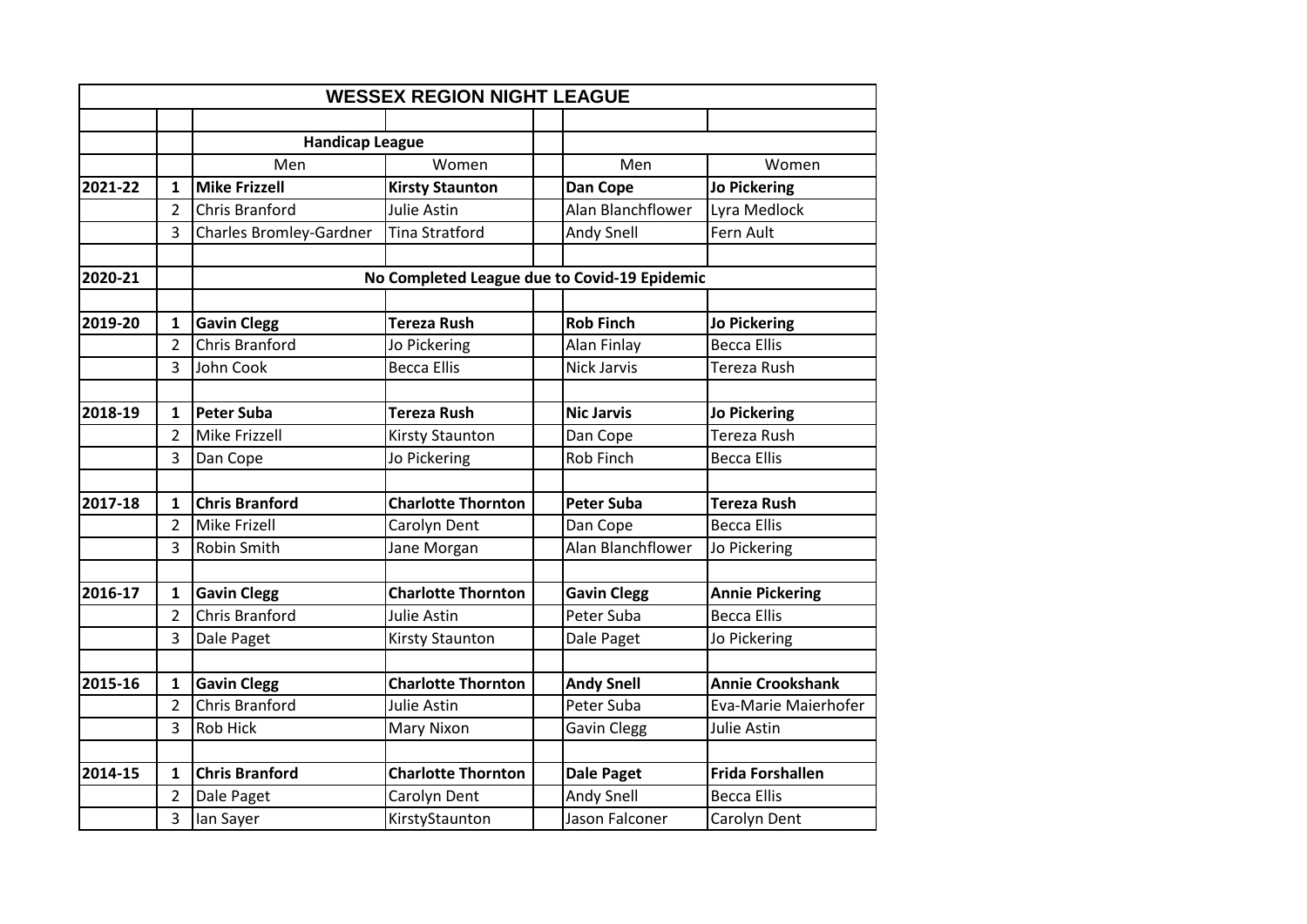| 2013-14 | $\mathbf{1}$   | <b>Chris Branford</b> | <b>Jane Morgan</b>        | <b>Dale Paget</b>      | <b>Becca Ellis</b>        |
|---------|----------------|-----------------------|---------------------------|------------------------|---------------------------|
|         | $\overline{2}$ | Dale Paget            | Julie Astin               | Jamie Hicks            | Jane Morgan               |
|         | 3              | <b>Gavin Clegg</b>    | <b>Charlotte Thornton</b> | Andy Snell             | CarolynDent               |
|         |                |                       |                           |                        |                           |
| 2012-13 | $\mathbf{1}$   | <b>Gavin Clegg</b>    | <b>Charlotte Thornton</b> | <b>Gavin Clegg</b>     | <b>Charlotte Thornton</b> |
|         | $\overline{2}$ | <b>Chris Branford</b> | Carolyn Dent              | <b>Chris Turner</b>    | Julie Astin               |
|         | 3              | <b>Colin Hicks</b>    | Lyn Branford              | Jamie Hicks            | Carolyn Dent              |
|         |                |                       |                           |                        |                           |
| 2011-12 | 1              | <b>Gavin Clegg</b>    | <b>Charlotte Thornton</b> | <b>Gavin Clegg</b>     | <b>Kirsty Staunton</b>    |
|         | $\overline{2}$ | <b>Chris Branford</b> | <b>Kirsty Staunton</b>    | Andy Snell             | <b>Charlotte Thornton</b> |
|         | 3              | Andy Snell            | Julie Astin               | <b>Chris Brandford</b> | Liz Snell                 |
|         |                |                       |                           |                        |                           |
| 2010-11 |                | <b>Chris Branford</b> | <b>Charlotte Thornton</b> | <b>Rob Hick</b>        | <b>Charlotte Thornton</b> |
|         |                | <b>Rob Hick</b>       | Sarah Houlder             | <b>Steve Mallinson</b> | Nicola Brooke             |
|         |                | <b>Gavin Clegg</b>    | Nicola Brooke             | <b>Gavin Clegg</b>     | Sarah Houlder             |
|         |                |                       |                           |                        |                           |
| 2009-10 |                | <b>Tim Houlder</b>    | <b>Charlotte Thornton</b> | <b>Tim Houlder</b>     | <b>Kirsty Staunton</b>    |
|         |                | <b>Gavin Clegg</b>    | <b>Kirsty Staunton</b>    | <b>Chris Turner</b>    | <b>Charlotte Thornton</b> |
|         |                | <b>Chris Turner</b>   | Claire Hodge              | <b>Gavin Clegg</b>     | Claire Hodge              |
|         |                |                       |                           |                        |                           |
| 2008-09 |                | <b>Gavin Clegg</b>    | <b>Charlotte Thornton</b> | <b>Andy Snell</b>      | <b>Charlotte Thornton</b> |
|         |                | <b>Chris Branford</b> | Pat Hart                  | <b>Gavin Clegg</b>     | <b>Beth Cameron</b>       |
|         |                | Dale Paget            | Margaret Crockett         | Dale Paget             | Pat Hart                  |
|         |                |                       |                           |                        |                           |
| 2007-08 |                | <b>Chris Branford</b> | <b>Charlotte Thornton</b> | <b>Gavin Clegg</b>     | <b>Charlotte Duncan</b>   |
|         |                | <b>Gavin Clegg</b>    | Pat Hart                  | <b>Chris Branford</b>  | Margaret Crockett         |
|         |                | Michael Yeo           | Margaret Crockett         | <b>Chris Turner</b>    | Jo Pickering              |
|         |                |                       |                           |                        |                           |
| 2006-07 |                | <b>Mike Crockett</b>  | <b>Charlotte Thornton</b> | <b>Steve Horsler</b>   | <b>Charlotte Duncan</b>   |
|         |                | <b>Brian Hart</b>     | Pat Hart                  | <b>Mike Crockett</b>   | Pat Hart                  |
|         |                | <b>Chris Branford</b> | Margaret Crockett         | <b>Brian Hart</b>      | Margaret Crockett         |
|         |                |                       |                           |                        |                           |
|         |                |                       |                           |                        |                           |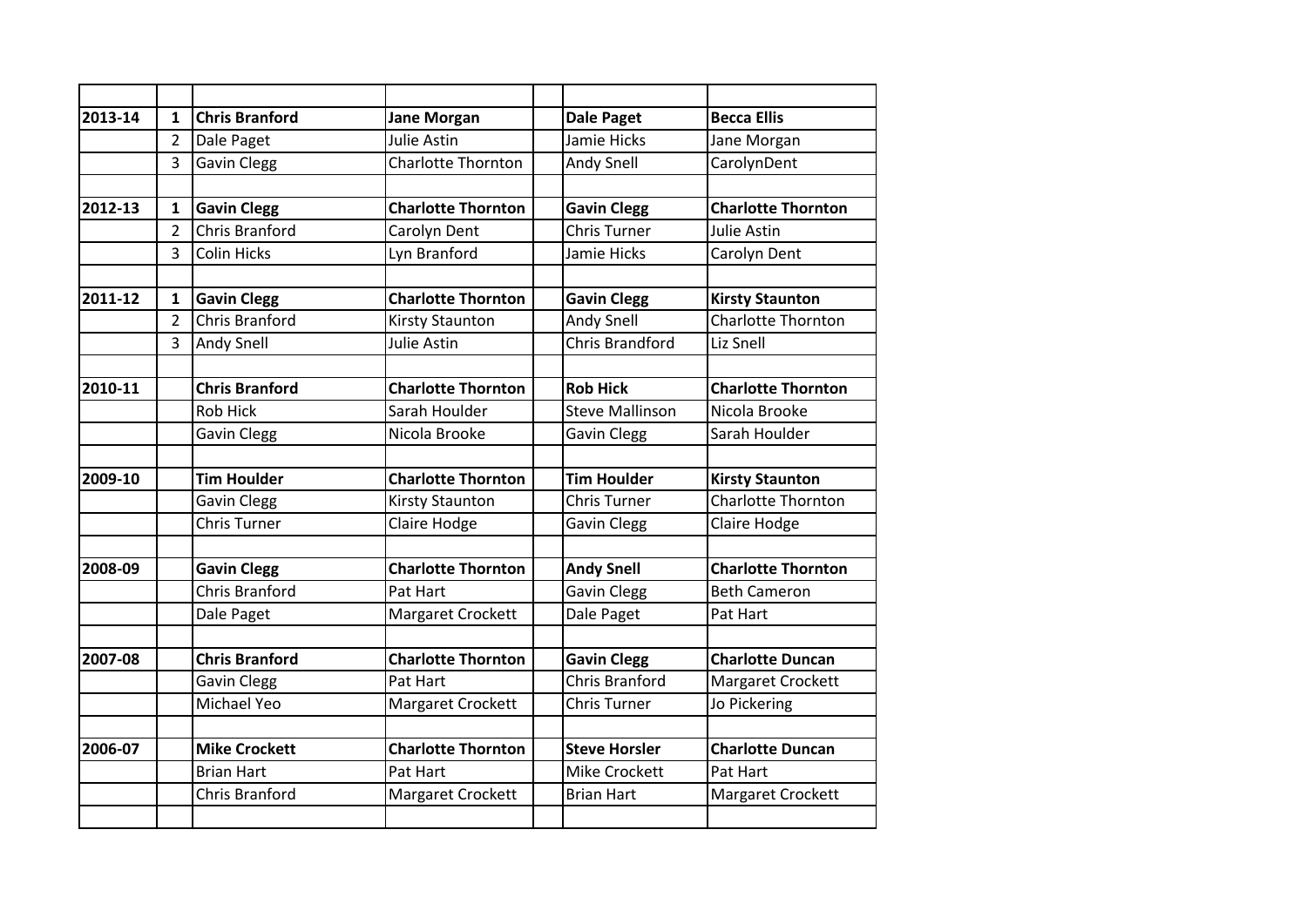| 2005-06 | <b>Chris Branford</b> | <b>Margaret Crockett</b> | <b>Peter Smith</b> | <b>Margaret Crockett</b> |
|---------|-----------------------|--------------------------|--------------------|--------------------------|
|         | Mike Crockett         | Charlotte Duncan         | <b>Gavin Clegg</b> | Charlotte Duncan         |
|         | Peter Smith           | <b>Isabel Eeles</b>      | Chris Branford     | <b>Isabel Eeles</b>      |
|         |                       |                          |                    |                          |
| 2004-05 | <b>Peter Smith</b>    | <b>Isobel Eeles</b>      | <b>Peter Smith</b> | <b>Isobel Eeles</b>      |
|         | Jon Forster           | Pat Hart                 | Jon Forster        | <b>Mel Hawker</b>        |
|         | Neil Underwood        | Mel Hawker               | Neil Underwood     | Belinda Robson           |
|         |                       |                          |                    |                          |
|         |                       |                          |                    |                          |
|         |                       |                          |                    |                          |
|         |                       |                          |                    |                          |
|         |                       |                          |                    |                          |
|         |                       |                          |                    |                          |
|         |                       |                          |                    |                          |
|         |                       |                          |                    |                          |
|         |                       |                          |                    |                          |
|         |                       |                          |                    |                          |
|         |                       |                          |                    |                          |
|         |                       |                          |                    |                          |
|         |                       |                          |                    |                          |
|         |                       |                          |                    |                          |
|         |                       |                          |                    |                          |
|         |                       |                          |                    |                          |
|         |                       |                          |                    |                          |
|         |                       |                          |                    |                          |
|         |                       |                          |                    |                          |
|         |                       |                          |                    |                          |
|         |                       |                          |                    |                          |
|         |                       |                          |                    |                          |
|         |                       |                          |                    |                          |
|         |                       |                          |                    |                          |
|         |                       |                          |                    |                          |
|         |                       |                          |                    |                          |
|         |                       |                          |                    |                          |